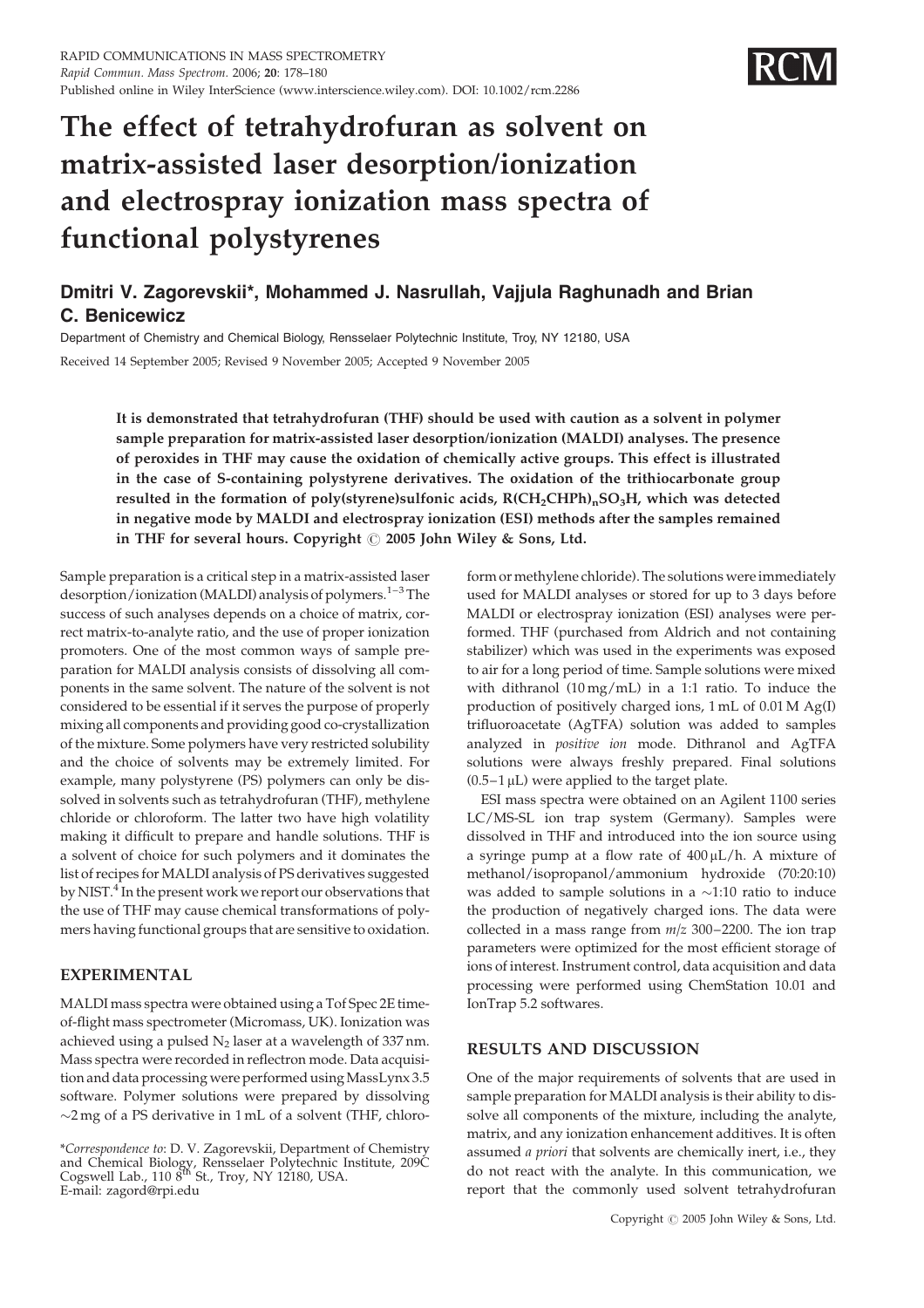

(THF) can cause chemical transformations of functionalized polystyrenes.

We subjected to MALDI analysis a series of PS-based polymers generated by reversible addition/fragmentation chain transfer (RAFT) polymerization. $5$  The polymers were prepared by the 2,2'-azobisisobutyronitrile (AIBN)-initiated RAFT polymerization of styrene using HOOC- $CMe<sub>2</sub>SC(=S)SCMe<sub>2</sub>COOH$  as a chain transfer reagent.<sup>6,7</sup> The formation of  $RCMe<sub>2</sub>(PS)<sub>n</sub>SC(=S)S(PS)<sub>m</sub>CMe<sub>2</sub>R' (R, R'=CN,$ CN; CN, COOH and COOH, COOH) oligomers had been anticipated. Mass spectrometry methods, ESI and MALDI, have been used for the characterization of products of RAFT polymerization. $8-14$  The presence of carboxylic end group(s) in the products motivated us to use negative ion MALDI in addition to traditional positive ion mode experiments. Negative ion MALDI has been successfully applied for polymers having acidic (COOH,  $SO<sub>3</sub>H$ ) end groups.<sup>14-18</sup> Examining our polymers in negative ion mode was also challenging because  $MALDI(+)$  mass spectra did not show intact oligomers displaying only fragments formed by (laserinduced) dissociation of C–S bonds.

MALDI(–) mass spectrum of one of the polymers tested in the present work is shown in Fig. 1(a). The sample was prepared by dissolving the matrix and the polymer in THF, placing the mixture on the MALDI plate, and performing the analysis immediately after the spot had dried. Peaks of the



Figure 1. MALDI $(-)$  mass spectra of a polymer dissolved in THF and analyzed (a) within a few minutes and (b) after storing the solution for 48 h. Peaks of A, B and C series correspond to  $[\mathsf{RCMe}_2(\mathsf{PS})_\mathsf{n}\mathsf{SO}_3]^-$  ions with  $\mathsf{R}{=}\mathsf{HOOC},\,\mathsf{NC},$ and H, respectively.

matrix clusters dominated the mass spectrum. A few signals separated by 104 Da could be noticed but their intensity was extremely low. A surprising result was obtained when the same sample was spotted on the MALDI plate after it had been stored in THF overnight or for longer periods of time (up to 3 days). The mass spectrum shown in Fig. 1(b) displayed several distinctive series of signals corresponding to newly formed PS derivatives. The signals were assigned to PS derivatives having a sulfonic acid end group,  $[RCMe_2(PS)_nSO_3]^-$ , where  $R=H$ , CN, or COOH.

The origin of these ions was investigated by using different solvents. MALDI(–) mass spectra of freshly prepared samples using methylene chloride or chloroform samples did not show peaks corresponding to any newly formed PS derivatives. Only matrix cluster peaks were detected for samples dissolved and stored in methylene chloride for 2–5 days. These results pointed to THF as the cause for the appearance of  $[RCMe_2(PS)_nSO_3]^-$  ions.

In another set of experiments, a THF solution of a polymer was analyzed by the ESI(–) method. Mass spectra of a freshly prepared solution and a solution left overnight are shown in Fig. 2. In both cases ammonium hydroxide in MeOH/i-PrOH



Figure 2.  $ESI(-)$  mass spectra of a polymer (a) freshly dissolved in THF and (b) after 48 h of storing in solution. Peaks of A and C series are the same as in Fig. 1. Peaks of series **D** and **E** correspond to  $[M-H]$ <sup>-</sup> ions of intact oligomers HOOCMe<sub>2</sub>C(PS)<sub>n</sub>SC(S)S(PS)<sub>m</sub>CMe<sub>2</sub>COOH and HOOC- $Me<sub>2</sub>C(PS)<sub>n</sub>SC(S)S(PS)<sub>m</sub>CMe<sub>2</sub>CN$ , respectively. Lower mass region peaks are assigned to  $[HS(PS)_nCMe_2COOH-H]^{-}$ ,  $[NC(PS)_nS]^-$ ,  $[CH_2CPh(PS)_nCMe_2COO]^-$  and some unidentified series of ions.